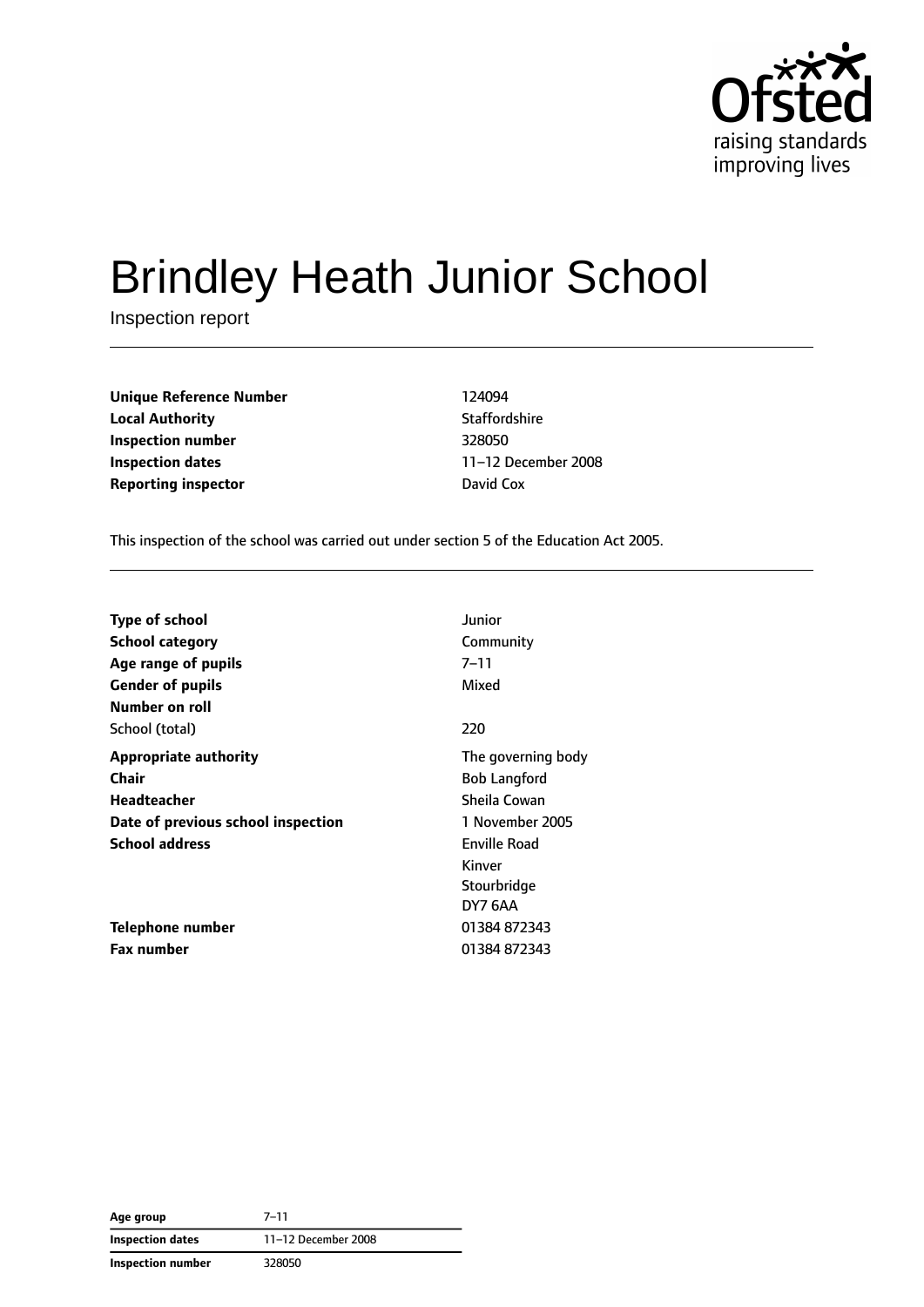.

<sup>©</sup> Crown copyright 2008

Website: www.ofsted.gov.uk

This document may be reproduced in whole or in part for non-commercial educational purposes, provided that the information quoted is reproduced without adaptation and the source and date of publication are stated.

Further copies of this report are obtainable from the school. Under the Education Act 2005, the school must provide a copy of this report free of charge to certain categories of people. A charge not exceeding the full cost of reproduction may be made for any other copies supplied.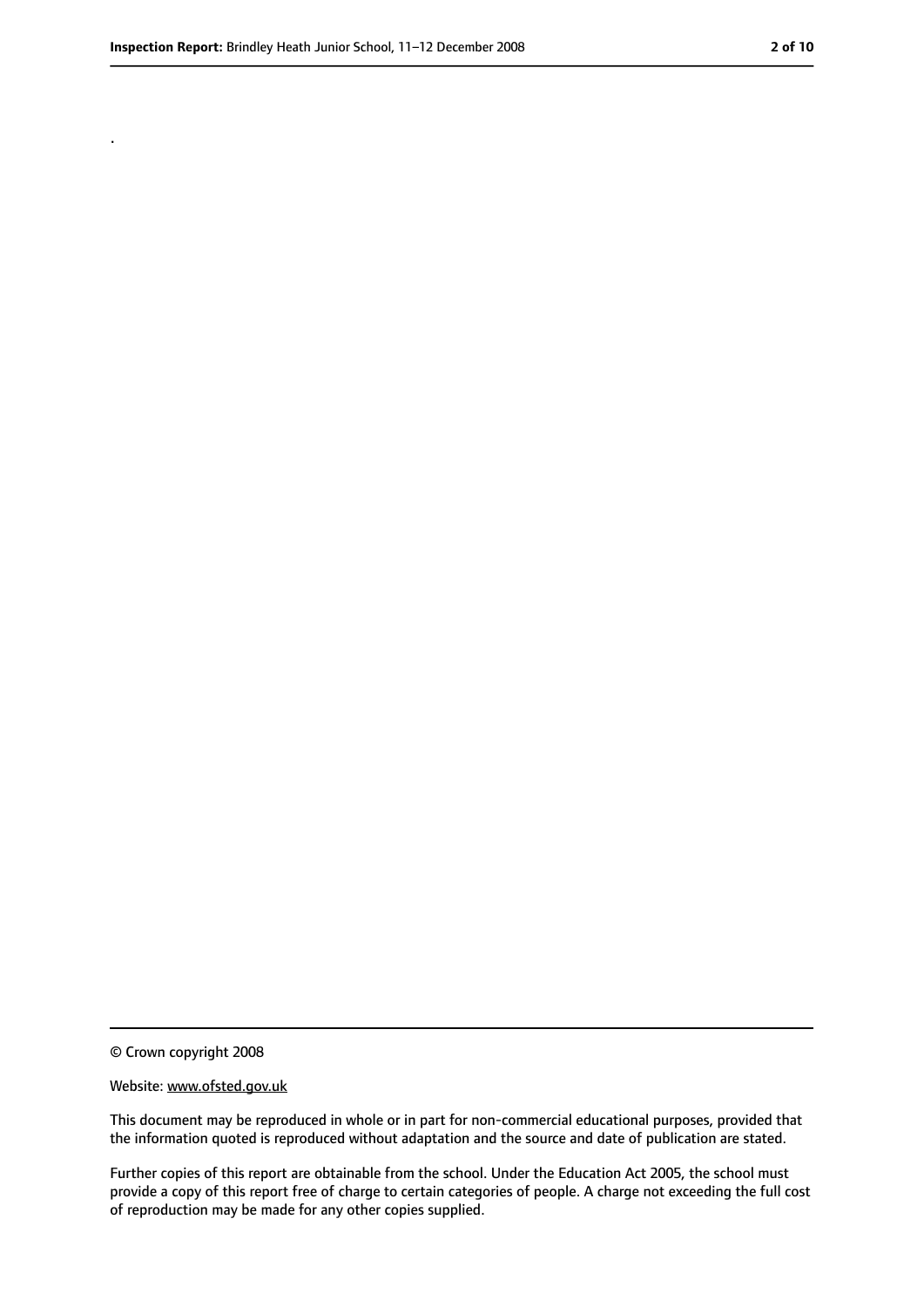# **Introduction**

The inspection was carried out by three Additional Inspectors.

### **Description of the school**

Brindley Heath Junior School is larger than average. Almost all of the pupils are from White British backgrounds. The proportion of pupils eligible for free school meals is low as is the proportion of pupils with learning difficulties and/or disabilities.

## **Key for inspection grades**

| Grade 1 | Outstanding  |
|---------|--------------|
| Grade 2 | Good         |
| Grade 3 | Satisfactory |
| Grade 4 | Inadequate   |
|         |              |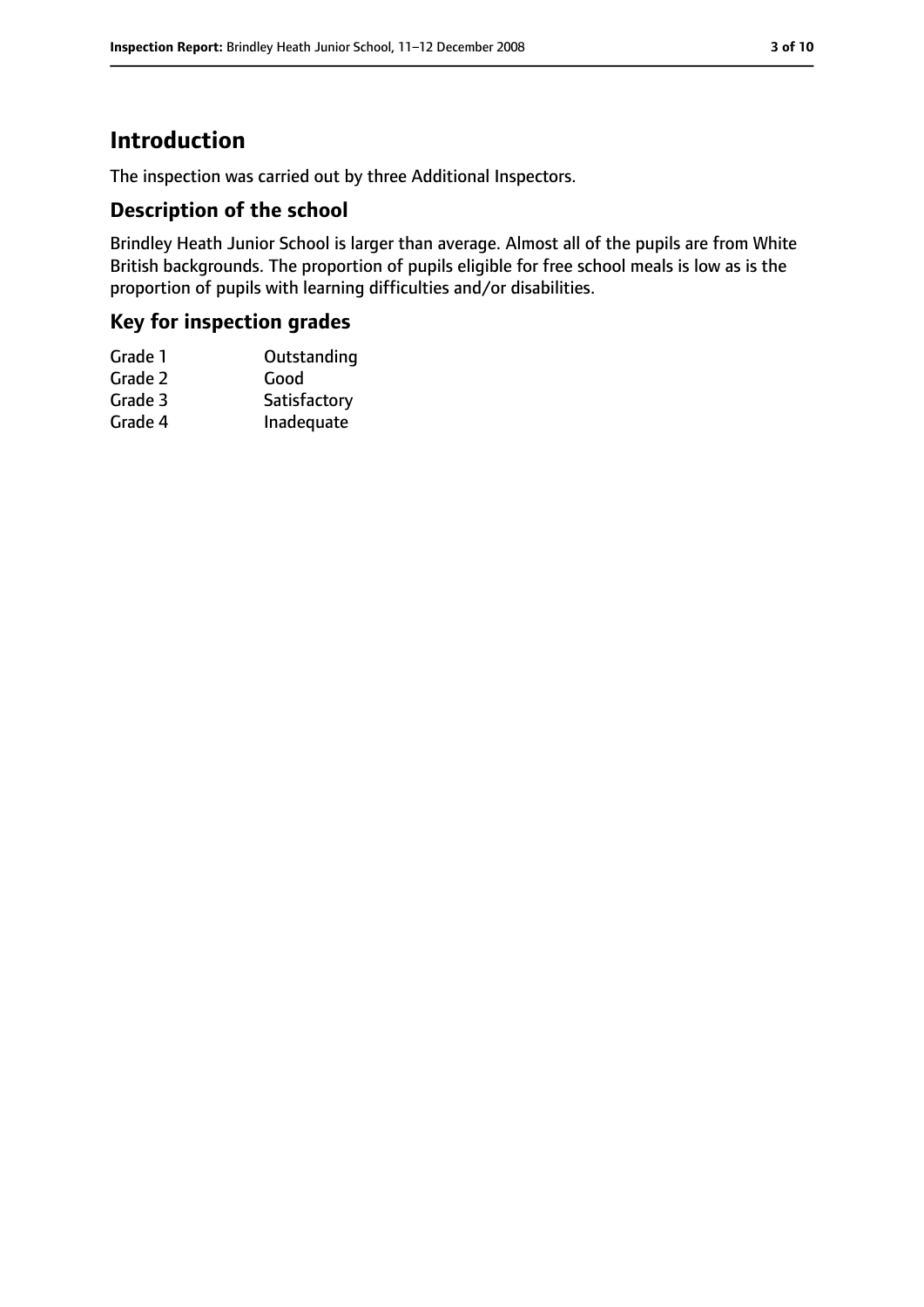# **Overall effectiveness of the school**

#### **Grade: 2**

Brindley Heath Junior School provides its pupils with a good education. Parents are happy with the school's provision and appreciate the good quality education their children receive. A typical parent's comment encapsulates the school's successes: 'My daughter loves attending Brindley. She is confident and looking forward to becoming a prefect.'

The good care, guidance and support, together with a good curriculum, support pupils' good personal development and well-being. Pupils are very happy at the school and enjoy the many enrichment activities that help to develop their excellent social skills. Pupils' work in art is outstanding and is greatly enhanced by their trip to Walsall Art Gallery. All pupils have access to additional music tuition and the school's string orchestra is recognised as one of the best in the county. Behaviour in and around the school is exemplary. Pupils are very sensitive to the needs of others and form strong friendship groups. There are friendship benches in the playground area and older pupilslook after the younger pupils. Pupils are enthusiastic, confident and demonstrate a positive attitude towards learning. They know how to stay safe and healthy. Good development of basic skills means pupils are well prepared for secondary school and their later lives. Pupils contribute well to the school and wider community through such activities as the school council, fundraising and parish activities. They have a good understanding of the wider world, exemplified by their links with a school in Mer, France, which is supporting the development of French language in the curriculum.

Pupils achieve well and make good progress because of the good quality teaching they receive. Standards of attainment are above average by the time they leave school at the end of Year 6. Standards of reading and writing are above average and pupils are highly articulate. This is because of the rigorous approach the school has adopted to developing key literacy skills. The vast majority of pupils achieve well in mathematics. However, the problem solving skills of the more able boys do not develop as rapidly because there have not been enough planned opportunities to develop these skills.

The headteacher provides good leadership and management. Her clear vision and sheer determination to overcome the obstacles presented by long-term staff illness has enabled the school to make good progress since the previous inspection. The school community works well together. The school's view of its strengths and areas for development is accurate, arising from effective self-evaluation. The systems for monitoring the work of the school are generally good, but lack a sharp enough focus to ensure consistently good practice across the school. Governors offer good focused support that ensures good leadership and management at all levels, and which secures the school's good capacity to improve.

## **What the school should do to improve further**

- Improve the problem solving skills of the more able boys by ensuring all staff match tasks more closely to the needs of these pupils and by further broadening the curriculum opportunities for them to develop these skills.
- Ensure that monitoring is more sharply focused in order to achieve greater consistency of practice across the school.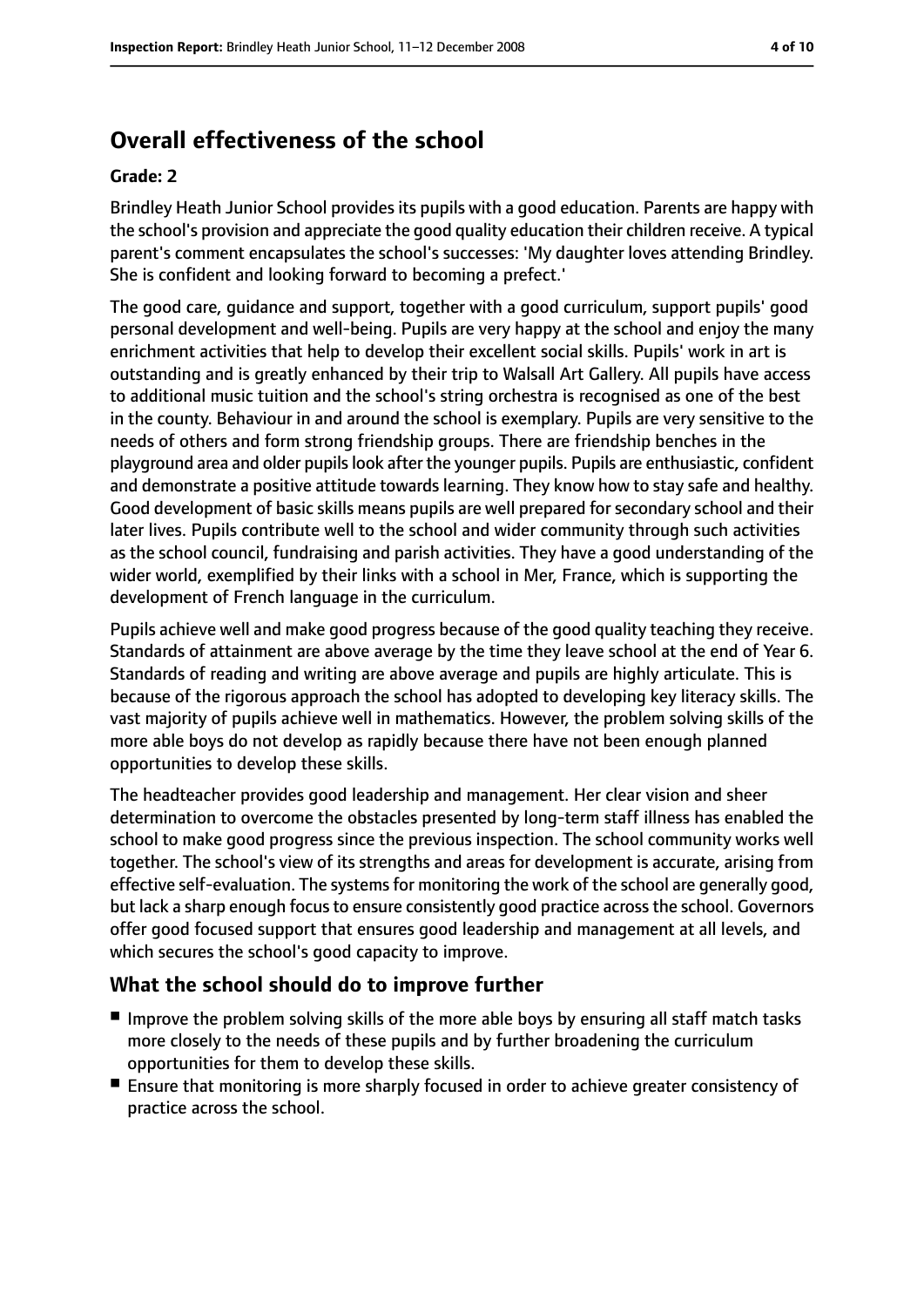# **Achievement and standards**

#### **Grade: 2**

When pupils arrive at the school in Year 3, their skills and knowledge are above average for their age. The school undertakes extensive testing when pupils join the school. Measured against these tests, pupils make good progress. By the time pupils leave the school at the end of Year 6, standards of attainment overall are above average and pupils' achievement is good. The vast majority of pupils achieve well in English and mathematics. However, the mathematical problem solving skills of more able boys do not develop as rapidly because work is not as well matched to their needs.

# **Personal development and well-being**

#### **Grade: 2**

Pupils thoroughly enjoy all aspects of school life and this is reflected in their above average attendance. Their social development is outstandingly good and they participate well in the school council, clubs, fundraising and other opportunities to work together. The Christmas carol service demonstrated pupils' confidence and pride in their school and their ability to work together as a team. Their behaviour in lessons and throughout the school day is excellent. Pupils have a strong sense of right and wrong, which they are able to express clearly. Pupils have a sound knowledge of different faiths, but opportunities for them to reflect and develop spiritual awareness in assembly are not always taken.

Pupils have a good understanding of how to stay fit and healthy. They can explain which foods are good for them and why it is important to take exercise, although some still bring sweets to school. They consider school dinners to be healthy. Pupils enjoy taking responsibility and do so readily. They make a good contribution to the school and to wider communities.

Pupils' development of future workplace skills is good. Their literacy and numeracy skills are good and their ability to relate to others and to listen and understand means that they are well prepared for the next stage in their school life.

# **Quality of provision**

#### **Teaching and learning**

#### **Grade: 2**

Teachers and learning assistants work well together. They have very good relationships with their pupils and high expectations of behaviour. The good support given to pupils with learning difficulties and/or disabilities enables them to play a full part in activities. Pupils are engaged well by good use of resources, including interactive whiteboards, and display very positive attitudes to learning. Pupils always know the purpose of lessons, and what they have to do to be successful. They are encouraged to work independently. Work is not always well matched to the needs of more able boys, particularly in mathematics where there are insufficient opportunities for them to develop their skills of problem solving. Whilst marking is frequent and supportive, it does not always model clearly enough how teachers want pupils to improve their work.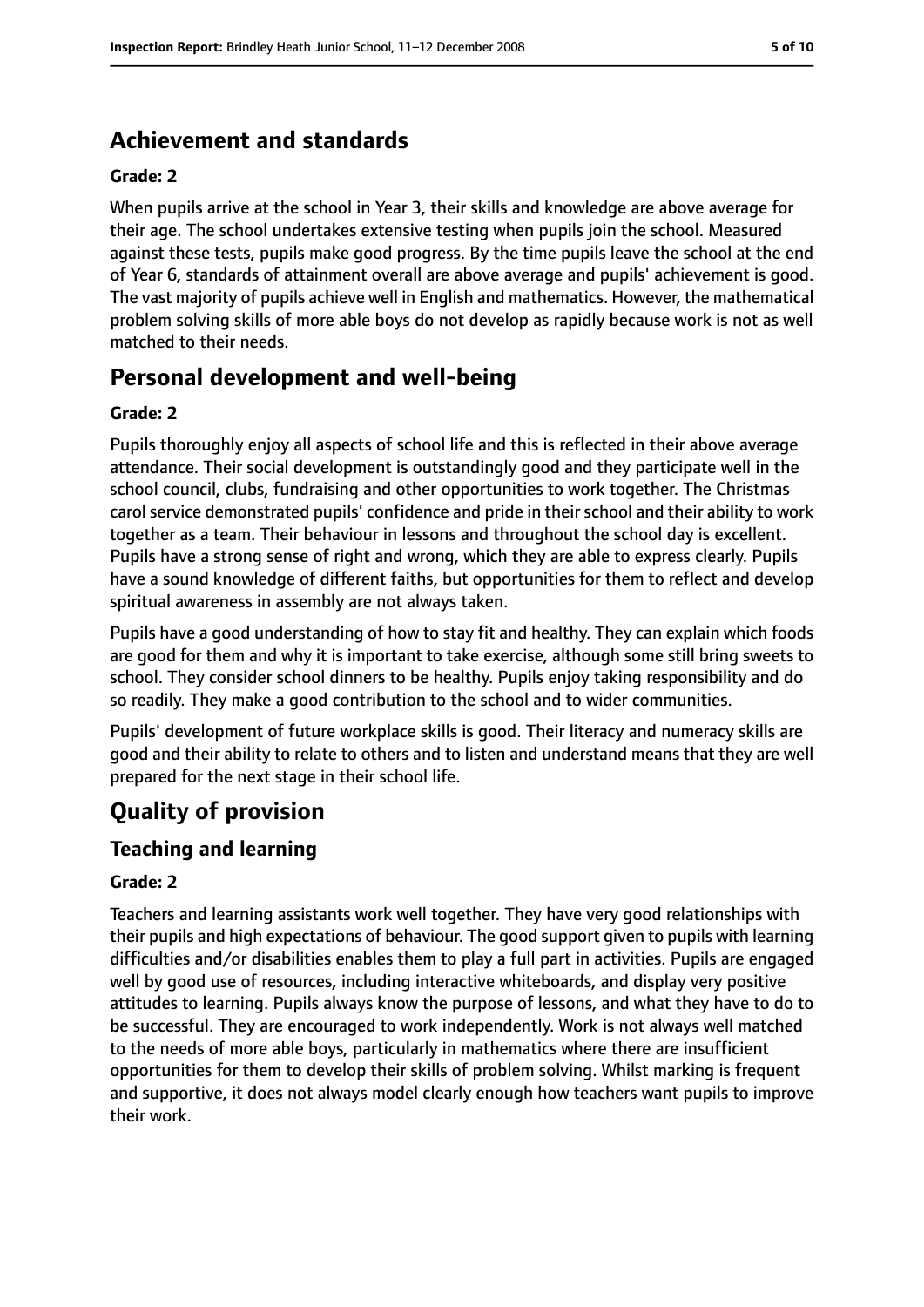## **Curriculum and other activities**

#### **Grade: 2**

The good curriculum provides many exciting tasks from the time pupils join the school. Good enrichment opportunities make a strong contribution to pupils' enjoyment and good personal development. All pupils have the opportunity to learn a string instrument, with many performing in venues such as Wolverhampton Civic Hall. Pupils are very proud of the 'Thought Tree' sculpture, which was constructed through partnership with a professional sculptor. Good links with a local secondary school have helped Brindley to achieve the Active Mark and Healthy School status. The school has rightly identified that there needs to be a greater focus on developing pupils' mathematical problem solving skills and has just purchased computer software to support pupils. However, it is too early to measure the impact on improving pupils' skills.

#### **Care, guidance and support**

#### **Grade: 2**

Pastoral care for pupils is outstanding. As a result, pupils feel secure, confident and well informed. Child protection procedures are robust, and health and safety procedures are effective and well managed. Attention to personal welfare sets pupils a good example and they know that there are adults at school they can trust. Pupils know well the procedures to help them to deal with bullying. The school deals exceedingly well with pupils who have severe emotional and behavioural problems and has very good procedures in place to manage their difficulties. Provision for pupils with a range of learning difficulties and/or disabilities is good.

The school's tracking of pupils' progress is very thorough. However, pupils are not always clear about what they need to do next to improve their skills and knowledge.

# **Leadership and management**

#### **Grade: 2**

All staff work well together and there is a strong team spirit. The headteacher is well respected and knows the school and its families well. Parents have high expectations of the school. Community cohesion is promoted well, as the school has good links with the local, national and global communities. Good leadership and management are successfully improving the quality of provision and providing an environment where pupils can thrive. For example, the condition of the building and the learning environment has been vastly improved along with the information and communication technology (ICT) provision. This is one example of the good progress made since the previous inspection. All this has been achieved despite a number of staff being absent because of long-term illness. The governors bring a wide and relevant range of skills to their roles. They work well with senior leaders to monitor the school's progress towards reaching its targets. The school has good systems for self-evaluation although inconsistent practice is not always identified or eradicated.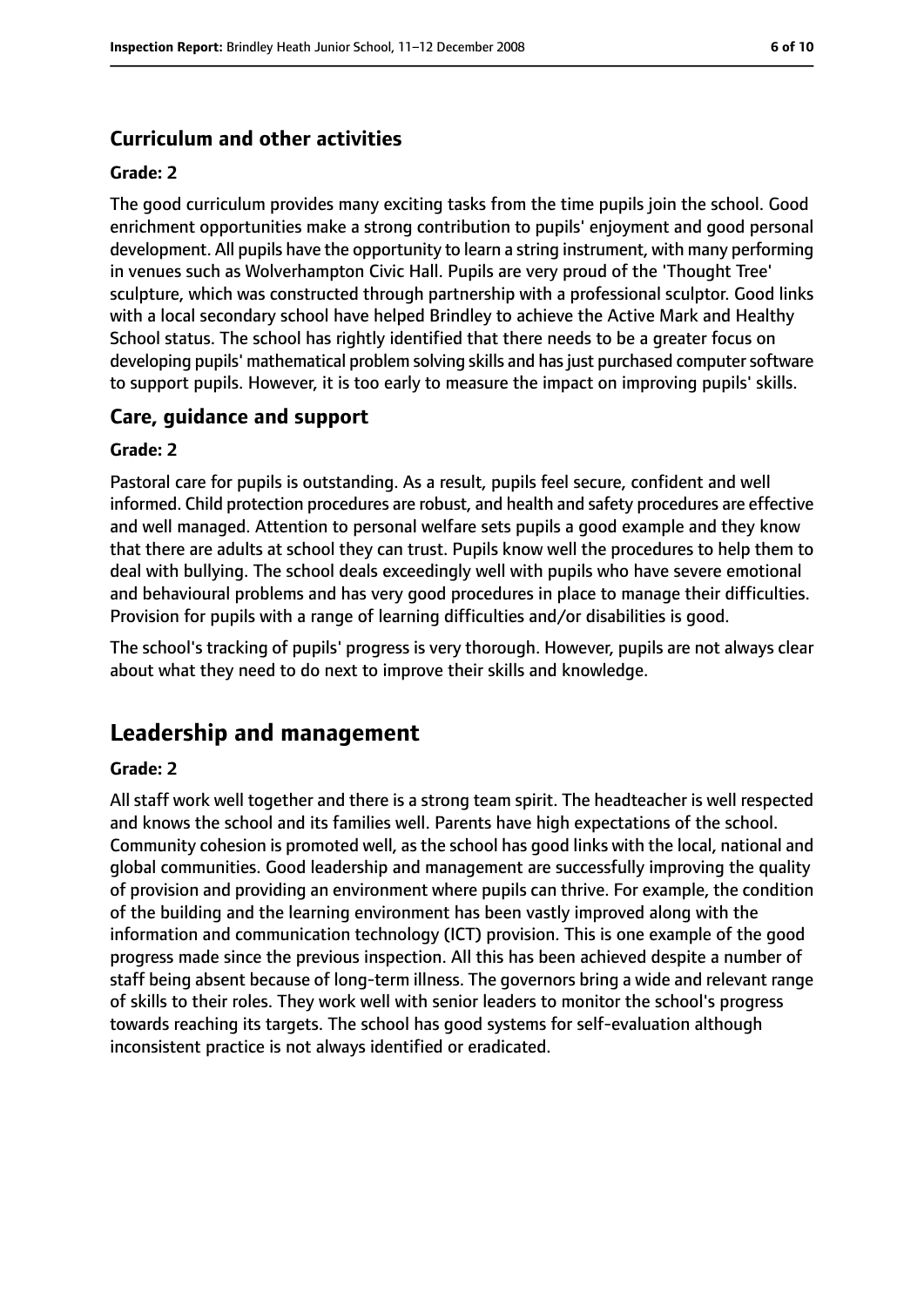**Any complaints about the inspection or the report should be made following the procedures set out in the guidance 'Complaints about school inspection', which is available from Ofsted's website: www.ofsted.gov.uk.**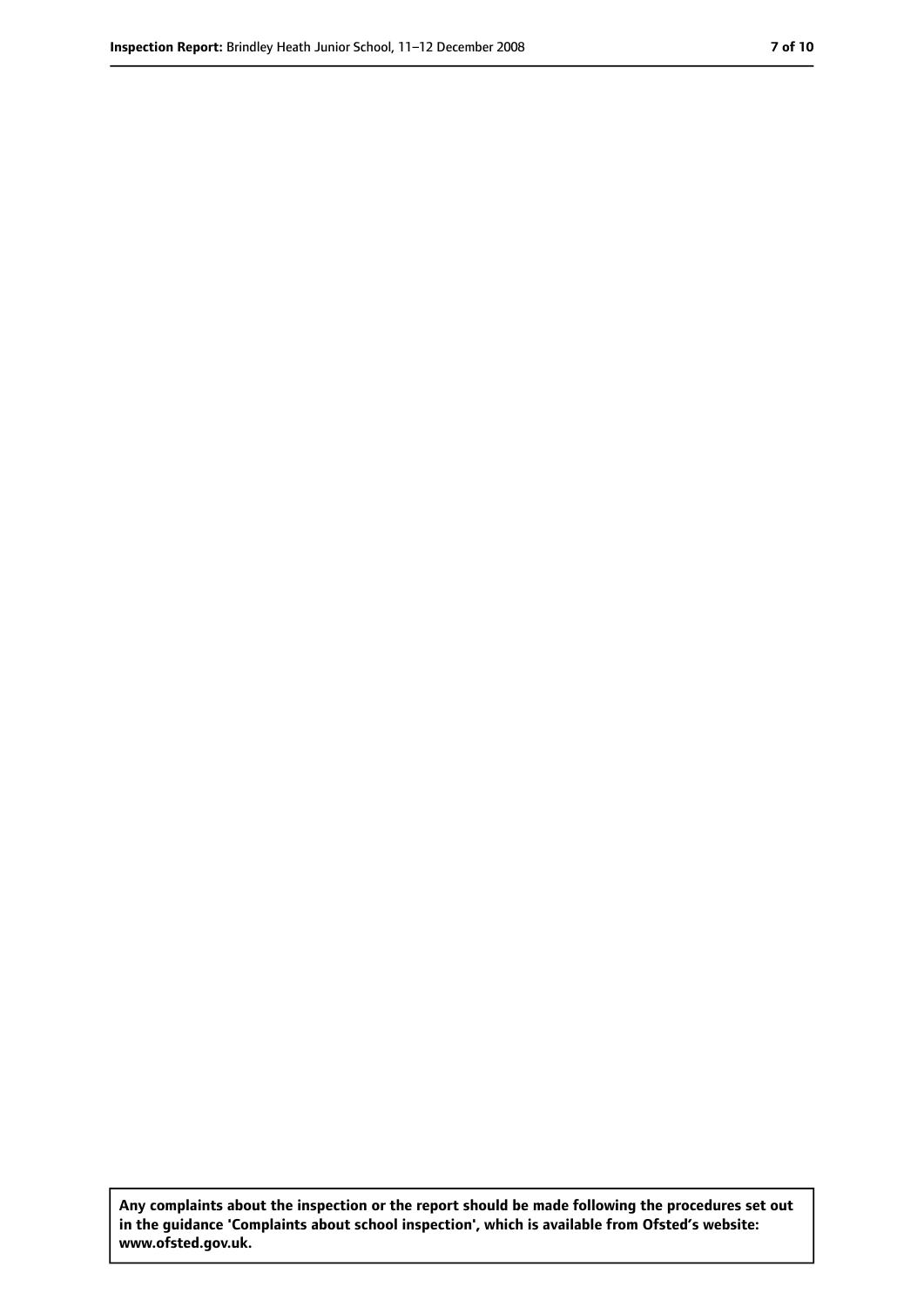# **Inspection judgements**

| Key to judgements: grade 1 is outstanding, grade 2 good, grade 3 satisfactory, and | School  |
|------------------------------------------------------------------------------------|---------|
| arade 4 inadequate                                                                 | Overall |

## **Overall effectiveness**

| How effective, efficient and inclusive is the provision of<br>education, integrated care and any extended services in meeting the<br>needs of learners? |     |
|---------------------------------------------------------------------------------------------------------------------------------------------------------|-----|
| Effective steps have been taken to promote improvement since the last<br>inspection                                                                     | Yes |
| How well does the school work in partnership with others to promote learners'<br>well being?                                                            |     |
| The capacity to make any necessary improvements                                                                                                         |     |

# **Achievement and standards**

| How well do learners achieve?                                                                                 |  |
|---------------------------------------------------------------------------------------------------------------|--|
| $\vert$ The standards <sup>1</sup> reached by learners                                                        |  |
| How well learners make progress, taking account of any significant variations  <br>between groups of learners |  |
| How well learners with learning difficulties and/or disabilities make progress                                |  |

<sup>&</sup>lt;sup>1</sup>Grade 1 - Exceptionally and consistently high; Grade 2 - Generally above average with none significantly below average; Grade 3 - Broadly average to below average; Grade 4 - Exceptionally low.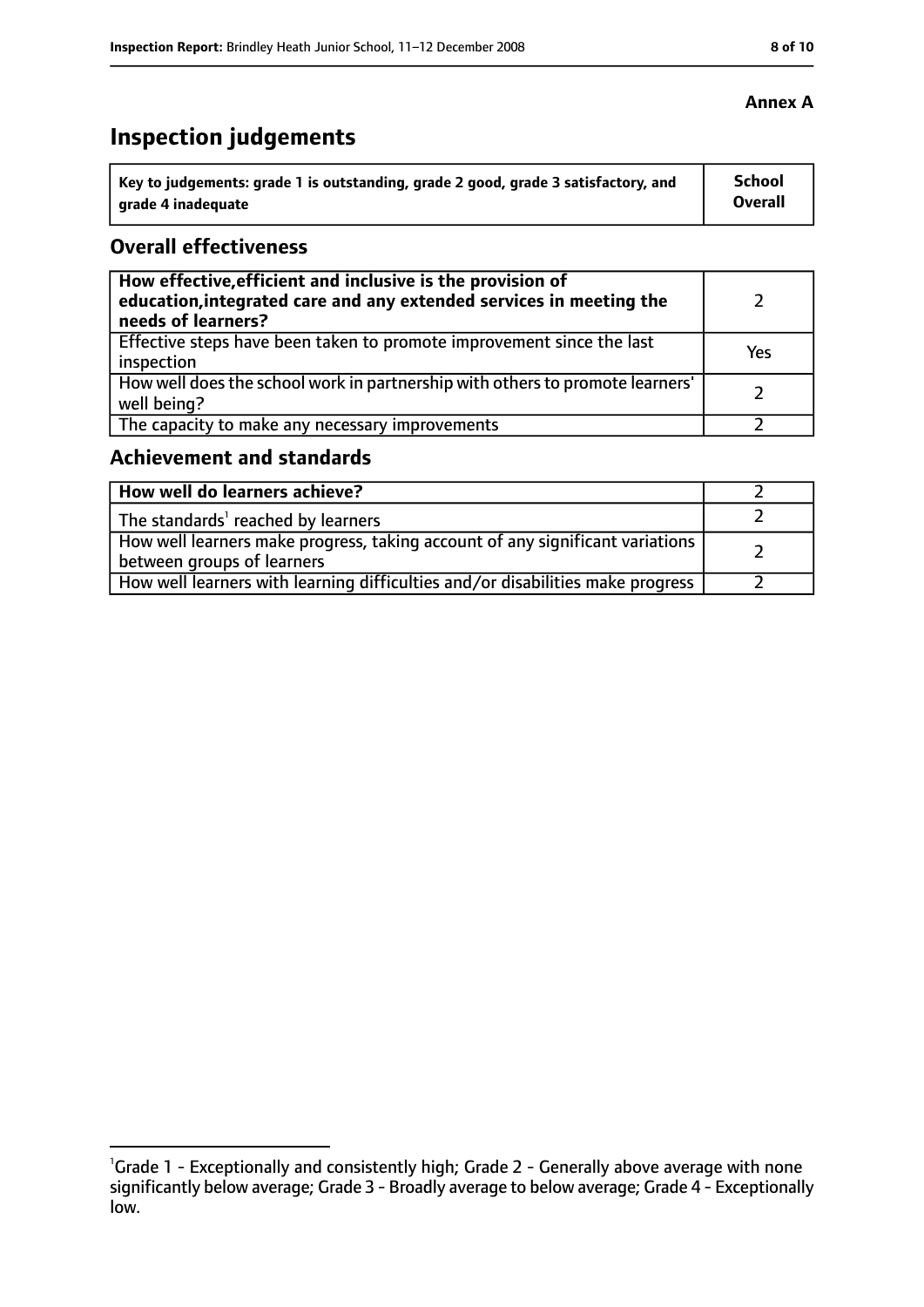## **Personal development and well-being**

| How good are the overall personal development and well-being of the<br>learners?                                 |  |
|------------------------------------------------------------------------------------------------------------------|--|
| The extent of learners' spiritual, moral, social and cultural development                                        |  |
| The extent to which learners adopt healthy lifestyles                                                            |  |
| The extent to which learners adopt safe practices                                                                |  |
| The extent to which learners enjoy their education                                                               |  |
| The attendance of learners                                                                                       |  |
| The behaviour of learners                                                                                        |  |
| The extent to which learners make a positive contribution to the community                                       |  |
| How well learners develop workplace and other skills that will contribute to<br>their future economic well-being |  |

# **The quality of provision**

| How effective are teaching and learning in meeting the full range of<br>learners' needs?              |  |
|-------------------------------------------------------------------------------------------------------|--|
| How well do the curriculum and other activities meet the range of needs and<br>interests of learners? |  |
| How well are learners cared for, quided and supported?                                                |  |

## **Leadership and management**

| How effective are leadership and management in raising achievement<br>and supporting all learners?                                              |           |
|-------------------------------------------------------------------------------------------------------------------------------------------------|-----------|
| How effectively leaders and managers at all levels set clear direction leading<br>to improvement and promote high quality of care and education |           |
| How effectively leaders and managers use challenging targets to raise standards                                                                 | フ         |
| The effectiveness of the school's self-evaluation                                                                                               |           |
| How well equality of opportunity is promoted and discrimination eliminated                                                                      |           |
| How well does the school contribute to community cohesion?                                                                                      |           |
| How effectively and efficiently resources, including staff, are deployed to<br>achieve value for money                                          |           |
| The extent to which governors and other supervisory boards discharge their<br>responsibilities                                                  |           |
| Do procedures for safequarding learners meet current government<br>requirements?                                                                | Yes       |
| Does this school require special measures?                                                                                                      | <b>No</b> |
| Does this school require a notice to improve?                                                                                                   | No        |